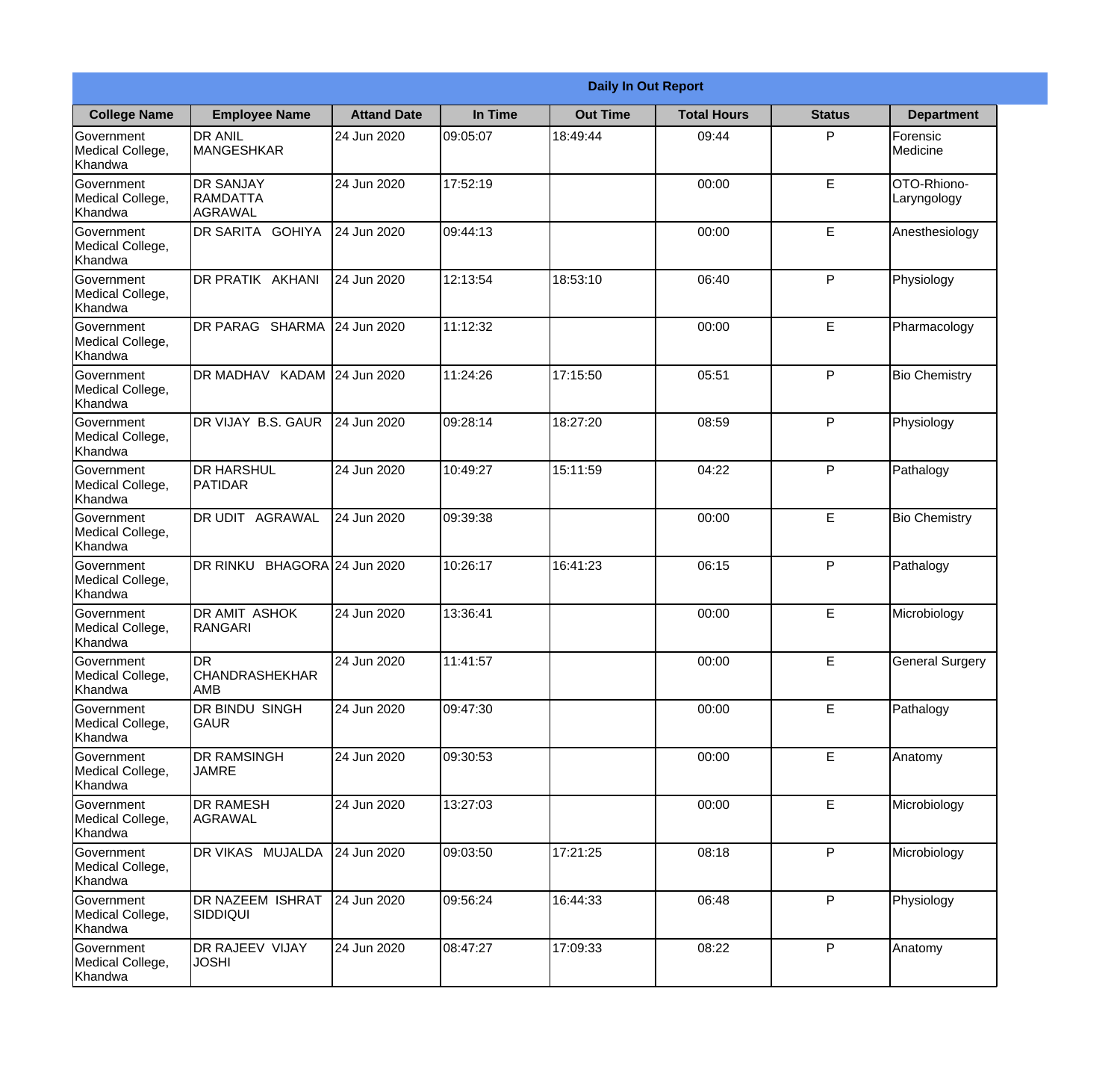| <b>Designation</b>                  | <b>Category</b>        |
|-------------------------------------|------------------------|
| Assistant Professor   Para Clinical |                        |
| Professor                           | Clinical               |
| Professor                           | Clinical               |
| <b>Assistant Professor</b>          | Non Clinical           |
| Professor                           | Para Clinical          |
| Assistant Professor   Non Clinical  |                        |
| Associate Professor Non Clinical    |                        |
| Assistant Professor   Para Clinical |                        |
| Associate Professor Non Clinical    |                        |
| <b>Assistant Professor</b>          | Para Clinical          |
| Professor                           | Para Clinical          |
| Assistant Professor Clinical        |                        |
| Associate Professor   Para Clinical |                        |
| Demonstrator/Tutor   Non Clinical   |                        |
| <b>Assistant Professor</b>          | <b>I</b> Para Clinical |
| Demonstrator/Tutor                  | <b>Para Clinical</b>   |
| Professor                           | <b>Non Clinical</b>    |
| Assistant Professor   Non Clinical  |                        |

## **Daily In Out Report**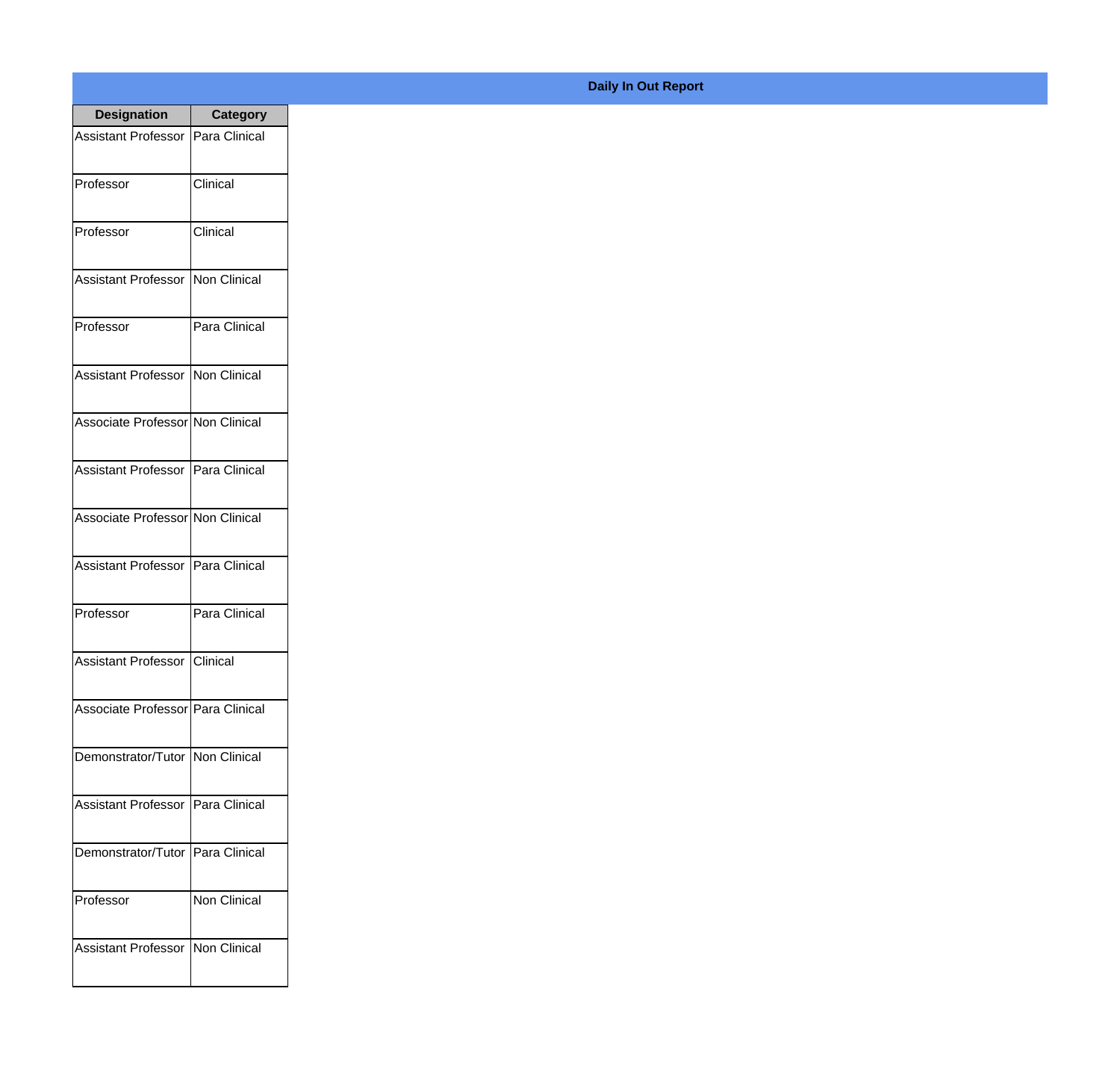|                                                         |                                                |             |          |          | <b>Daily In Out Report</b> |              |                                           |
|---------------------------------------------------------|------------------------------------------------|-------------|----------|----------|----------------------------|--------------|-------------------------------------------|
| <b>Government</b><br>Medical College,<br>Khandwa        | <b>DR DWARKA</b><br><b>PRASAD GOTHRE</b>       | 24 Jun 2020 | 09:24:11 |          | 00:00                      | E            | <b>Bio Chemistry</b>                      |
| <b>Government</b><br>Medical College,<br>Khandwa        | <b>DR SOUMITRA</b><br><b>SETHIA</b>            | 24 Jun 2020 | 10:04:34 | 18:54:43 | 08:50                      | $\mathsf{P}$ | Community<br>Medicine                     |
| <b>Government</b><br>Medical College,<br><b>Khandwa</b> | DR RASHMI YADAV                                | 24 Jun 2020 | 10:19:55 | 17:18:13 | 06:59                      | P            | Community<br>Medicine                     |
| <b>Government</b><br>Medical College,<br>Khandwa        | DR LEENA PARIHAR                               | 24 Jun 2020 | 11:18:45 |          | 00:00                      | E            | Community<br>Medicine                     |
| Government<br>Medical College,<br>Khandwa               | MR PIYUSH KUMAR<br><b>MISHRA</b>               | 24 Jun 2020 | 11:05:04 | 18:17:37 | 07:12                      | P            | Community<br>Medicine                     |
| <b>Government</b><br>Medical College,<br><b>Khandwa</b> | DR SACHIN PARMAR 24 Jun 2020                   |             | 10:24:15 | 10:24:27 | 00:00                      | AB           | Community<br>Medicine                     |
| Government<br>Medical College,<br>Khandwa               | DR SACHIN PARMAR 24 Jun 2020                   |             | 18:54:27 |          | 00:00                      | AB           | Community<br>Medicine                     |
| Government<br>Medical College,<br>Khandwa               | DR PRAMILA VERMA 24 Jun 2020                   |             | 11:14:06 |          | 00:00                      | E            | Paediatrics                               |
| <b>Government</b><br>Medical College,<br>Khandwa        | <b>DR DURGESH</b><br>SONARE                    | 24 Jun 2020 | 09:54:46 | 17:10:37 | 07:16                      | ${\sf P}$    | Dermatology, Ven<br>ereology &<br>Leprosy |
| <b>Government</b><br>Medical College,<br>Khandwa        | <b>DR MANOJ BALKE</b>                          | 24 Jun 2020 | 09:27:05 | 13:33:30 | 04:06                      | P            | Ophthalmology                             |
| <b>Government</b><br>Medical College,<br>Khandwa        | <b>DR RAKESH KUMAR</b><br><b>SHIVHARE</b>      | 24 Jun 2020 | 07:56:03 | 17:31:10 | 09:35                      | P            | Microbiology                              |
| Government<br>Medical College,<br>Khandwa               | <b>DR GARIMA</b><br>AGRAWAL<br><b>VARSHNEY</b> | 24 Jun 2020 | 10:02:06 |          | 00:00                      | E            | Paediatrics                               |
| <b>Government</b><br>Medical College,<br>Khandwa        | DR SIDDHARTH<br><b>BANODE</b>                  | 24 Jun 2020 | 09:27:27 | 16:43:53 | 07:16                      | P            | Pharmacology                              |
| Government<br>Medical College,<br>Khandwa               | DR CHANDNI<br>KAROLE                           | 24 Jun 2020 | 10:12:00 | 13:40:13 | 03:28                      | P            | Ophthalmology                             |
| Government<br>Medical College,<br>Khandwa               | DR PRIYA KAPOOR<br><b>KAPOOR</b>               | 24 Jun 2020 | 10:05:11 | 16:36:46 | 06:31                      | P            | Pathalogy                                 |
| Government<br>Medical College,<br>Khandwa               | <b>DR SAPNA</b><br><b>MAHESHRAM</b>            | 24 Jun 2020 | 11:02:01 | 18:08:45 | 07:06                      | $\mathsf{P}$ | Community<br>Medicine                     |
| Government<br>Medical College,<br>Khandwa               | DR RAJENDRA<br>SINGH MANDLOI                   | 24 Jun 2020 | 10:03:51 | 16:53:11 | 06:50                      | P            | <b>Bio Chemistry</b>                      |
| Government<br>Medical College,<br>Khandwa               | DR SEEMA<br><b>SUDHAKARRAO</b><br>SUTAY        | 24 Jun 2020 | 10:00:08 |          | 00:00                      | E            | Forensic<br>Medicine                      |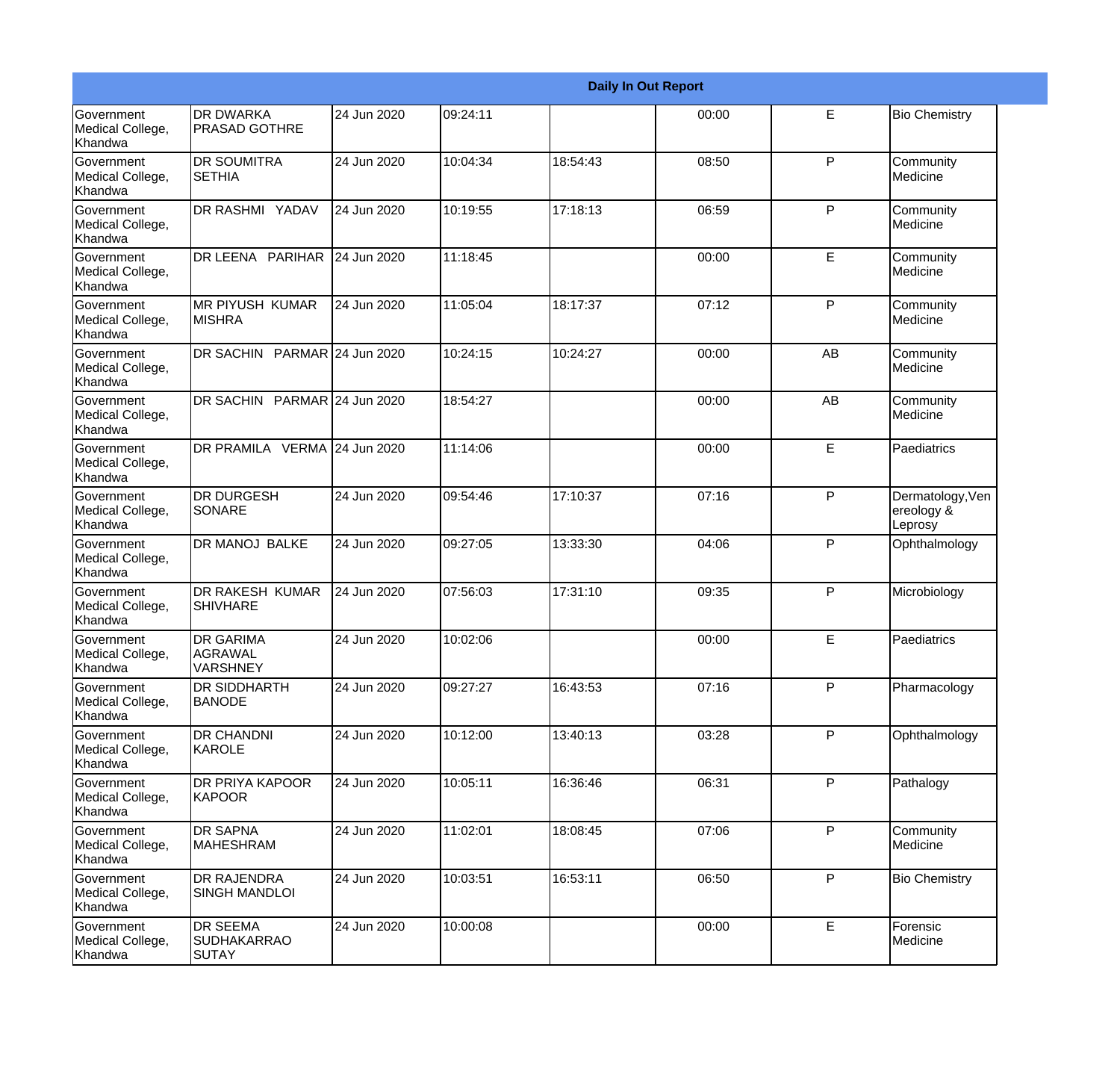| Demonstrator/Tutor   Non Clinical   |               |
|-------------------------------------|---------------|
|                                     |               |
| Assistant Professor   Para Clinical |               |
| Assistant Professor Para Clinical   |               |
|                                     |               |
| Assistant Professor   Para Clinical |               |
| Statistician                        | Para Clinical |
| Assistant Professor   Para Clinical |               |
|                                     |               |
| Assistant Professor Para Clinical   |               |
| Professor                           | Clinical      |
|                                     |               |
| Assistant Professor Clinical        |               |
| Assistant Professor Clinical        |               |
|                                     |               |
| Demonstrator/Tutor Para Clinical    |               |
| Associate Professor Clinical        |               |
|                                     |               |
| Associate Professor Para Clinical   |               |
| Assistant Professor Clinical        |               |
|                                     |               |
| Demonstrator/Tutor Para Clinical    |               |
| Associate Professor   Para Clinical |               |
| Demonstrator/Tutor   Non Clinical   |               |
|                                     |               |
| Professor                           | Para Clinical |
|                                     |               |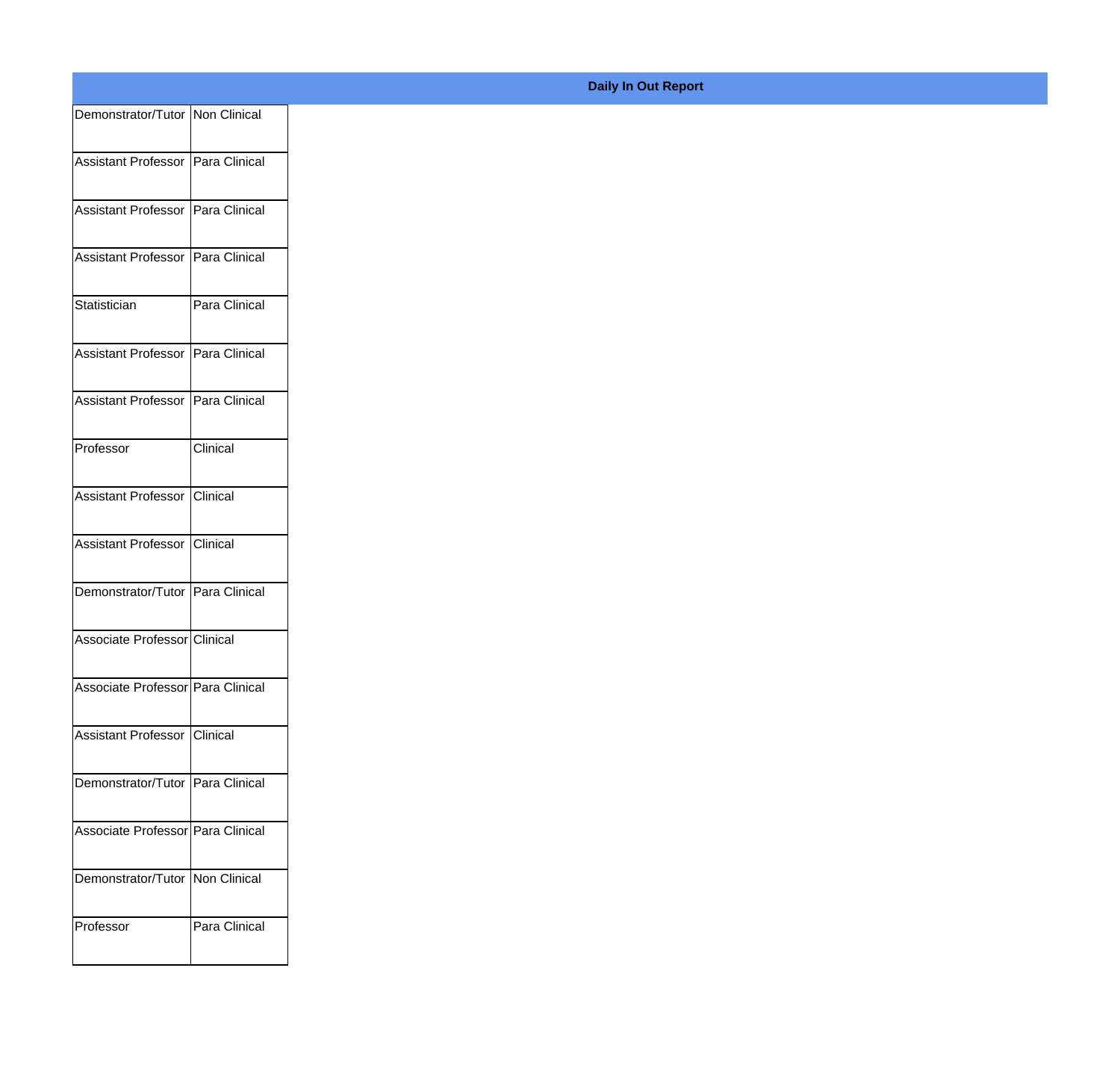|                                                  |                                           |             |          |          | <b>Daily In Out Report</b> |   |                             |
|--------------------------------------------------|-------------------------------------------|-------------|----------|----------|----------------------------|---|-----------------------------|
| Government<br>Medical College,<br>Khandwa        | <b>DR AJAY</b><br><b>NARWARIYA</b>        | 24 Jun 2020 | 10:11:24 | 18:43:46 | 08:32                      | P | Microbiology                |
| <b>Government</b><br>Medical College,<br>Khandwa | <b>DR RAKESH SINGH</b><br><b>HAZARI</b>   | 24 Jun 2020 | 10:57:03 | 16:44:41 | 05:47                      | P | Pathalogy                   |
| <b>Government</b><br>Medical College,<br>Khandwa | <b>DR ANANT</b><br><b>TUKARAM PAWAR</b>   | 24 Jun 2020 | 18:33:30 |          | 00:00                      | E | Community<br>Medicine       |
| Government<br>Medical College,<br>Khandwa        | DR SHAIKH M.KHALIQ                        | 24 Jun 2020 | 12:41:32 |          | 00:00                      | E | <b>Bio Chemistry</b>        |
| <b>Government</b><br>Medical College,<br>Khandwa | <b>DR MAHENDRA</b><br><b>PANWAR</b>       | 24 Jun 2020 | 09:34:36 |          | 00:00                      | E | Orthopaedics                |
| Government<br>Medical College,<br>Khandwa        | DR AJAY GANGJI                            | 24 Jun 2020 | 11:54:34 |          | 00:00                      | E | <b>General Surgery</b>      |
| <b>Government</b><br>Medical College,<br>Khandwa | <b>DR RANJEET</b><br><b>BADOLE</b>        | 24 Jun 2020 | 15:22:00 | 16:52:32 | 01:30                      | P | <b>General Medicine</b>     |
| Government<br>Medical College,<br>Khandwa        | <b>DR ARUN KUMAR</b><br>PARGI             | 24 Jun 2020 | 10:36:09 | 11:54:10 | 01:18                      | P | <b>General Surgery</b>      |
| <b>Government</b><br>Medical College,<br>Khandwa | <b>DR ASHOK</b><br><b>BHAUSAHEB NAJAN</b> | 24 Jun 2020 | 10:19:37 | 17:15:41 | 06:56                      | P | Forensic<br>Medicine        |
| <b>Government</b><br>Medical College,<br>Khandwa | <b>DR SANGEETA</b><br><b>CHINCHOLE</b>    | 24 Jun 2020 | 10:26:41 | 16:24:38 | 05:58                      | P | Physiology                  |
| <b>Government</b><br>Medical College,<br>Khandwa | DR NEERAJ KUMAR                           | 24 Jun 2020 | 09:20:12 |          | 00:00                      | E | Dentisry                    |
| Government<br>Medical College,<br>Khandwa        | DR VIJAY NAYAK                            | 24 Jun 2020 | 10:28:02 | 17:49:45 | 07:21                      | P | Anatomy                     |
| Government<br>Medical College,<br>Khandwa        | DR NISHA MANDLOI<br><b>PANWAR</b>         | 24 Jun 2020 | 09:47:02 |          | 00:00                      | E | Obstetrics &<br>Gynaecology |
| Government<br>Medical College,<br>Khandwa        | <b>DR SATISH</b><br><b>CHANDEL</b>        | 24 Jun 2020 | 10:58:35 |          | 00:00                      | E | Pharmacology                |
| Government<br>Medical College,<br>Khandwa        | <b>DR JITENDRA</b><br><b>AHIRWAR</b>      | 24 Jun 2020 | 16:44:22 |          | 00:00                      | E | Pathalogy                   |
| Government<br>Medical College,<br>Khandwa        | <b>DR MUKTESHWARI</b><br><b>GUPTA</b>     | 24 Jun 2020 | 10:45:26 | 17:38:42 | 06:53                      | P | Pharmacology                |